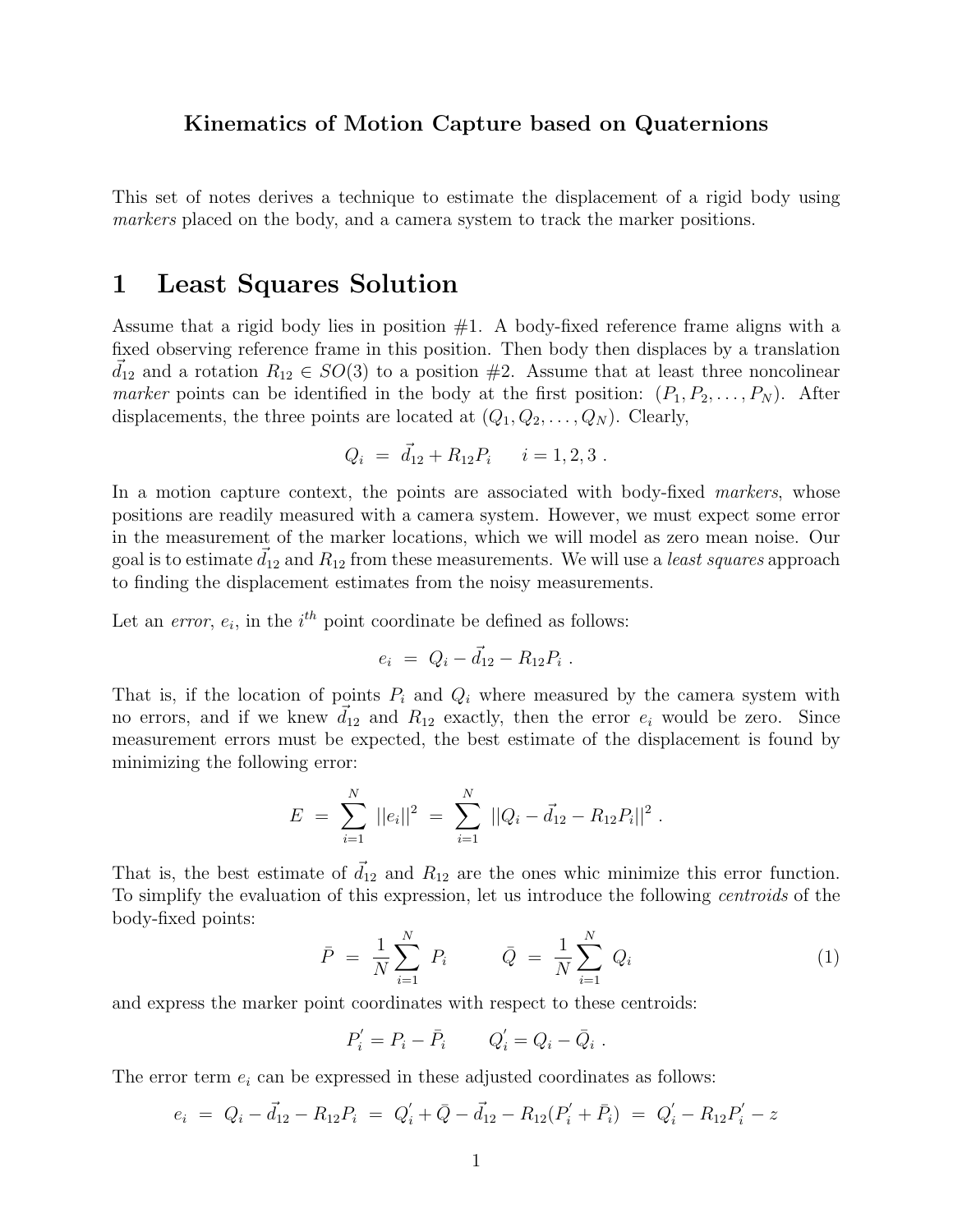where  $z = -\vec{d}_{12} + \bar{Q} - R_{12}\bar{P}$ . In these adjusted coordinates, the total error takes the form:

$$
E = \sum_{i=1}^{N} ||Q'_i - R_{12}P'_i - z||^2 = \sum_{i=1}^{N} ||Q'_i - R_{12}P'_i||^2 - 2z \cdot (Q'_i - R_{12}P'_i) + z^2.
$$
 (2)

Note that the third term,  $z^2$ , can only be minimized if  $z = 0$ , which implies that:

$$
\vec{d}_{12} = \bar{Q} - R_{12}\bar{P} \tag{3}
$$

That is, once  $R_{12}$  is known,  $\vec{d}_{12}$  can be found from Equation (3), and the expression only depends upon the centroids of the marker points.

The second term of Equation (2) vanishes since  $\sum_{i=1}^{N} Q'_{i} = \sum_{i=1}^{N} P'_{i} = 0$  by the definition of centroid.

$$
2z \cdot \sum_{i=1}^{N} (Q'_{i} - R_{12}P'_{i}) = 2z \cdot \left[\sum_{i=1}^{N} Q'_{i} - R_{12} \sum_{i=1}^{N} P'_{i}\right] = 0.
$$

Thus,  $R_{12}$  is found by minimizing the first term of Equation (2)

$$
R_{12} = \arg\min \sum_{i=1}^{N} ||Q'_i - R_{12}P'_i||^2.
$$
 (4)

Note that because rotation matrices preserve the lengths of vectors, each term  $Q_i' - R_{12}P_i'$  $_i'$  is minimized by aligning vector  $R_{12}P'_i$  with vector  $Q'_i$  $i<sub>i</sub>$  as closely as possible. Hence, Equation (4) is equivalent to:

$$
R_{12} = \arg \max \sum_{i=1}^{N} Q_i' \cdot (R_{12} P_i') . \qquad (5)
$$

As will be shown below, it is easiest to solve this optimization problem by converting it to use a quaternion representation of the rotation  $R_{12}$ .

### 2 Quaternion Review

Recall that a quarterion,  $q$ , takes the form

$$
q = q_0 + q_x i + q_y j + q_z k
$$

where basis elements  $i, j$ , and  $k$  obey the rules:

$$
i2 = j2 = k2 = -1
$$
  
\n
$$
ij = -ji = k
$$
  
\n
$$
ik = -ki = -j
$$
  
\n
$$
jk = -kj = i
$$
.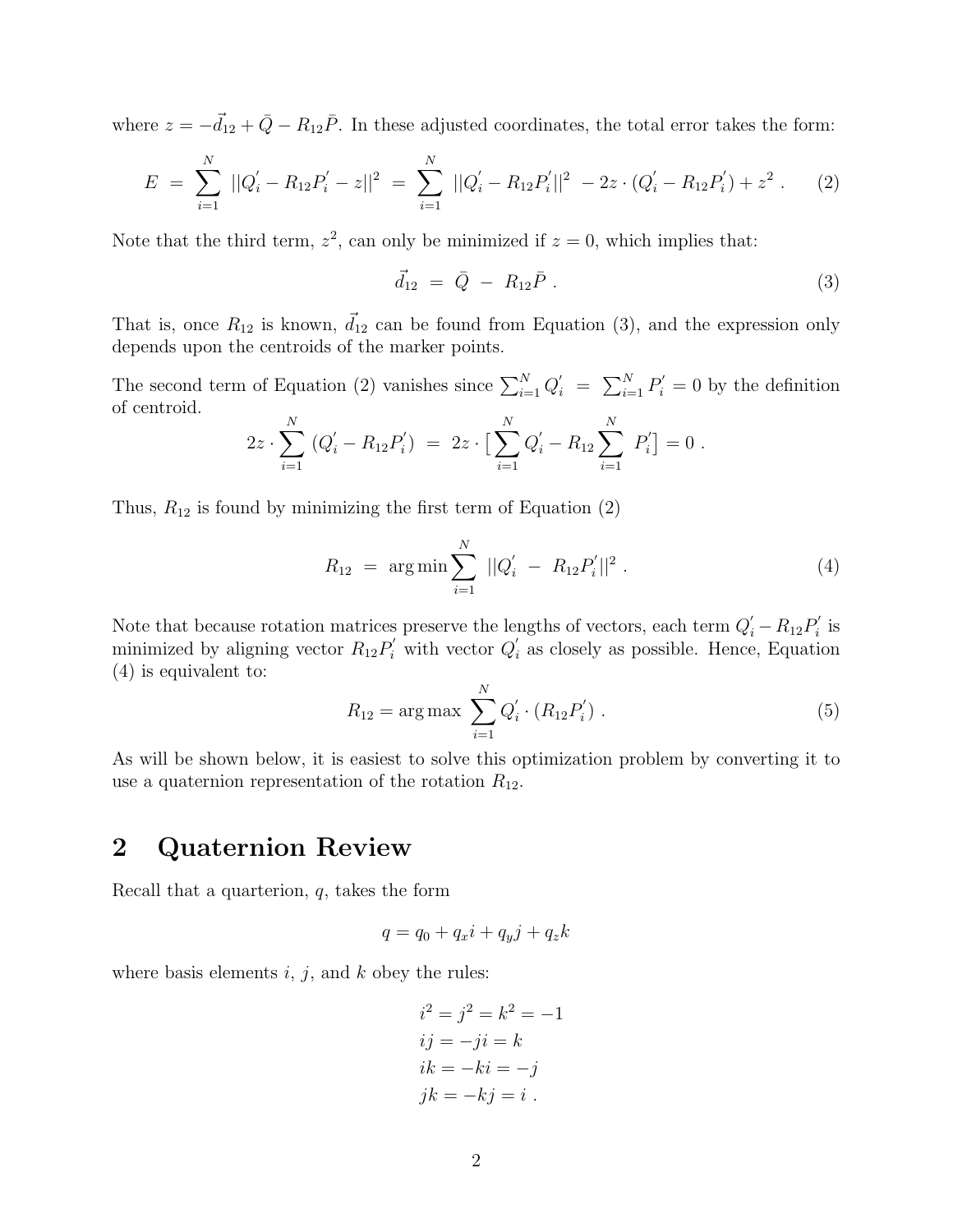The quaternion can also be simply represented as a 4-tuple,  $q = (q_0, q_x, q_y, q_z)$ , with the basis elements implicit. When the context is clear we can interpret the 4-tuple as a  $4 \times 1$  vector.

If two quarternions,  $q$  and  $r$ , take the form:

$$
q = q_0 + q_x i + q_y j + q_z k \qquad r = r_0 + r_x i + r_y j + r_z k
$$

then the product of the two quarternions takes the form:

$$
r \cdot q = (r_0q_0 - r_xq_x - r_yq_y - r_zq_z) + (r_0q_x + r_xq_0 + r_yq_z - r_zq_y)i
$$
  
+
$$
(r_0q_y - r_xq_z + r_yq_0 + r_zq_x)j + (r_0q_z + r_xq_y - r_yq_x + r_zq_0)k
$$

Note that this product can also be represented in the following way

$$
rq = \begin{bmatrix} r_0 & -r_x & -r_y & -r_z \\ r_x & r_0 & -r_z & r_y \\ r_y & r_z & r_0 & -r_x \\ r_z & -r_y & r_x & r_0 \end{bmatrix} q \triangleq \mathcal{R} q
$$
(6)

where quarternion q is treated as a  $4 \times 1$  vector. In a similar way

$$
qr = \begin{bmatrix} r_0 & -r_x & -r_y & -r_z \\ r_x & r_0 & r_z & -r_y \\ r_y & -r_z & r_0 & r_x \\ r_z & r_y & -r_x & r_0 \end{bmatrix} q \triangleq \bar{\mathcal{R}}q
$$
 (7)

Also note that  $r^*q = \mathcal{R}^T q$  and  $qr^* = \overline{\mathcal{R}}^T q$ , where  $r^*$  denotes the *conjugate* of  $r: r^* =$  $(r_0, -r_x, -r_y, -r_z).$ 

Finally, let  $\odot$  denote a dot product operator between two quaternions. That is, if we interpret quaternion r as a  $4 \times 1$  vector  $r = \begin{bmatrix} r_0 & r_x & r_y & r_z \end{bmatrix}$  and quaternion q as the  $4 \times 1$  vector  $q = \begin{bmatrix} q_0 & q_x & q_y & q_z \end{bmatrix}$ , then

$$
r \odot q = \begin{bmatrix} r_0 \\ r_x \\ r_y \\ r_z \end{bmatrix} \cdot \begin{bmatrix} q_0 \\ q_x \\ q_y \\ q_z \end{bmatrix} = r_0 q_0 + r_x q_x + r_y q_y + r_z q_z.
$$

### 3 Estimating Displacements using Quaternions

Let  $q_{12}$  be the unit quaternion which represents the same rotation as  $R_{12} \in SO(3)$ . Let  $p'_i$ i be the *pure* or *vector* quaternion that represents the vector  $P'_i$  $b_i'$ . That is,

$$
P'_{i} = \begin{bmatrix} P'_{i,x} \\ P'_{i,y} \\ P'_{i,z} \end{bmatrix} \Rightarrow p'_{i} = (0, P'_{i,x}, P'_{i,y}, P'_{i,z}) .
$$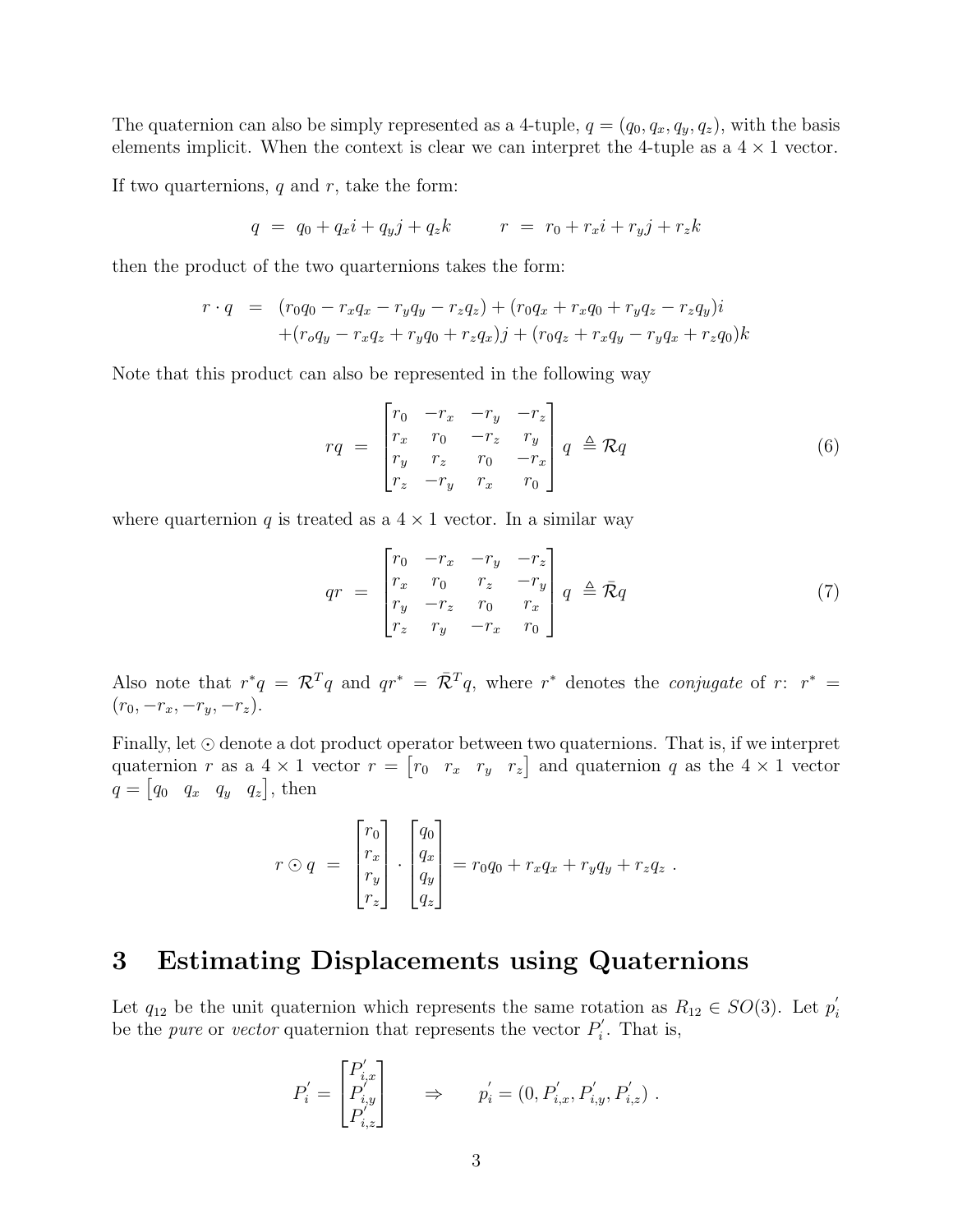Similarly, let  $q'_{i} = (0, Q'_{i,x}, Q'_{i,y}, Q'_{i,x})$  be the vector quaternion that represents the vector  $Q'_{i}$ i . Recall that the product of the rotation matrix  $R_{12} \in SO(3)$  and the vector  $P'_i \in \mathbb{R}^3$ ,  $R_{12}P'_i$  $_i^{\prime}$  , can be represented in terms of quaternions as:

$$
q_{12}p_{i}^{'}q_{12}^{*} \ .
$$

Hence, the least squares estimate of  $R_{12}$  in Equation (5) can be expressed as

$$
q_{12} = \arg \max \sum_{i=1}^{N} q'_i \odot (q_{12} p'_i q^*_{12}). \qquad (8)
$$

To solve Equation (8), note that (using Equation (7))  $q_{12}p'_i$  $\bar{q}_{12}^*$  can be expressed as  $\bar{\mathcal{Q}}_{12}^T(q_{12}p'_2)$  $i^{'})$ . Hence,

$$
q_{12} = \arg \max \sum_{i=1}^{N} q'_i \odot (q_{12} p'_i q_{12}^*) = \arg \max \sum_{i=1}^{N} q'_i \odot (\bar{Q}_{12}^T q_{12} p'_i)
$$
  
\n
$$
= \arg \max \sum_{i=1}^{N} (\bar{Q}_{12} q'_i) \odot (q_{12} p'_i) = \arg \max \sum_{i=1}^{N} (q'_i q_{12}) \odot (q_{12} p'_i)
$$
  
\n
$$
= \arg \max \sum_{i=1}^{N} (\bar{Q}'_i q_{12}) \odot (\bar{P}'_i q_{12}) = \arg \max \ q_{12}^T \Big[ \sum_{i=1}^{N} (\bar{Q}'_i)^T \bar{P}'_i \Big] q_{12}
$$
  
\n
$$
\triangleq q_{12}^T \Big[ \sum_{i=1}^{n} N_i \Big] q_{12} \triangleq q_{12}^T N q_{12}
$$

where matrices  $\bar{\mathcal{Q}}'_i$  $\gamma_i$  and  $\mathcal{P}_i$  are patterned after Equations (6) and (7):

$$
\bar{\mathcal{P}}'_{i} = \begin{bmatrix}\n0 & -P'_{i,x} & -P'_{i,y} & P'_{i,z} \\
P'_{i,x} & 0 & P'_{i,z} & -P'_{i,y} \\
P'_{i,y} & -P'_{i,z} & 0 & P'_{i,x} \\
P'_{i,z} & P'_{i,y} & -P'_{i,x} & 0\n\end{bmatrix}\n\qquad\n\mathcal{Q}'_{i} = \begin{bmatrix}\n0 & -Q'_{i,x} & -Q'_{i,y} & -Q'_{i,z} \\
Q'_{i,x} & 0 & -Q'_{i,z} & Q'_{i,y} \\
Q'_{i,y} & Q'_{i,z} & 0 & -Q'_{i,x} \\
Q'_{i,z} & -Q'_{i,y} & Q'_{i,x} & 0\n\end{bmatrix} \n(9)
$$

and

$$
N = \begin{bmatrix} (S_{xx} + S_{yy} + S_{zz}) & S_{yz} - S_{zy} & S_{zx} - S_{xz} & S_{xy} - S_{yx} \\ S_{yz} - S_{zy} & (S_{xx} - S_{yy} - S_{zz}) & S_{xy} + S_{yx} & S_{zx} + S_{xz} \\ S_{zx} - S_{xz} & S_{xy} + S_{yx} & (-S_{xx} + S_{yy} - S_{zz}) & S_{yz} + S_{zy} \\ S_{xy} - S_{yx} & S_{zx} + S_{xz} & S_{yz} + S_{zy} & (-S_{xx} - S_{yy} + S_{zz}) \end{bmatrix}
$$
(10)

where the  $3 \times 3$  matrix S has the form:

$$
S = \begin{bmatrix} S_{xx} & S_{xy} & S_{xz} \\ S_{yx} & S_{yy} & S_{yz} \\ S_{zx} & S_{zy} & S_{zz} \end{bmatrix} = \sum_{i=1}^{N} Q_i'(P_i')^T \tag{11}
$$

Note that  $q_{12}^T N q_{12}$  will be maximized with respect to  $q_{12}$  when the  $4 \times 1$  vector  $q_{12}$  aligns with the eigenvector associated with the maximum eigenvalue of N.